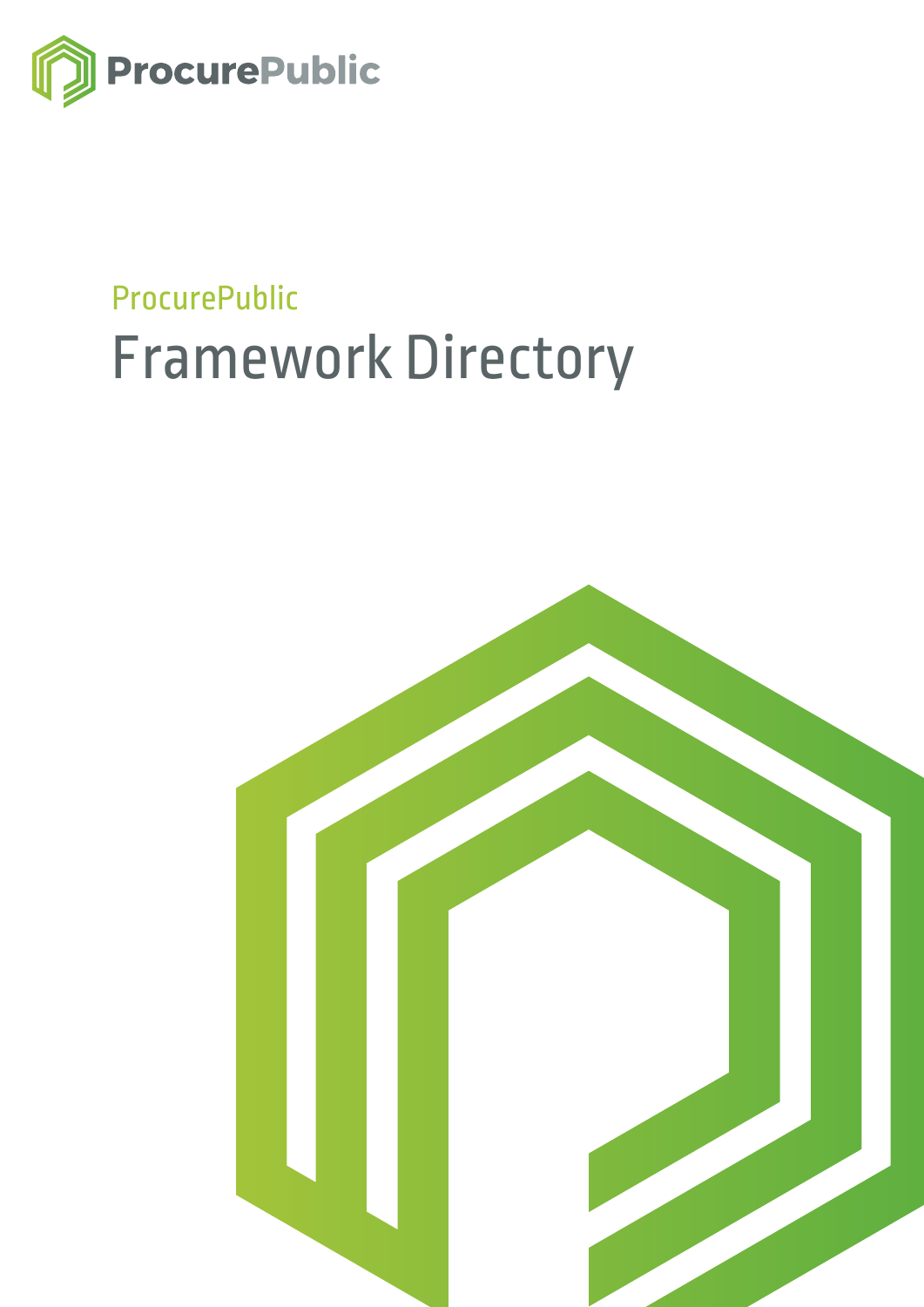

### Framework Directory

Version:2022 Q1

| <b>Framework Name</b>                                 | <b>Framework Flag</b> | <b>Contract Notice</b> | <b>Award Notice</b> | <b>Start Date</b> | <b>End Date</b> |
|-------------------------------------------------------|-----------------------|------------------------|---------------------|-------------------|-----------------|
| <b>Access Security - Telecare Framework</b>           | PP                    | 2020/S 115-280591      | 2020/S 222-547367   | 15/11/2020        | 15/12/2024      |
| Appliances and Electricals Framework                  | PP                    | 2020/S 234-578977      | 2021/S 008-015390   | 04/01/2021        | 04/01/2025      |
| Architectural Framework                               | <b>NFP</b>            | 2018/S 148-338848      | 2019/S 146-360145   | 15/05/2019        | 14/05/2023      |
| Asbestos Inspections - Water Hygiene Framework        | <b>NFP</b>            | 2019/S 056-129781      | 2019/S 078-187557   | 01/05/2019        | 30/04/2023      |
| Asbestos Removals Framework 2020                      | PP                    | 2020/S 115-280591      | 2020/S 237-587003   | 01/12/2020        | 01/12/2024      |
| <b>Building Refurbishment Framework</b>               | PP                    | 2021/S 000-07869       | 2021/S 000-013560   | 15/06/2021        | 15/06/2025      |
| Car Park Management Services Framework                | <b>NFP</b>            | 2020/S 232-573905      | 2021/S 000-004939   | 11/03/2021        | 10/03/2025      |
| <b>Catering Supplies Framework</b>                    | <b>NFP</b>            | 2018/S 063-139008      | 2018/S 100-229124   | 01/06/2018        | 30/05/2022      |
| <b>Cleaning Framework</b>                             | PP                    | 2020/S177-428630       | 2020/S 215-528610   | 02/11/2020        | 02/11/2024      |
| <b>Clerk of Works Framework</b>                       | <b>NFP</b>            | 2018/S 148-338848      | 2019/S 146-360145   | 31/07/2019        | 30/07/2023      |
| <b>Commercial Heating Framework</b>                   | PP                    | 2020/S 173-419262      | 2020/S 251-634326   | 22/12/2020        | 22/12/2020      |
| <b>Construction Management Framework</b>              | <b>NFP</b>            | 2018/S 148-338848      | 2019/S 146-360145   | 31/07/2019        | 30/07/2023      |
|                                                       | <b>NFP</b>            |                        |                     |                   |                 |
| Construction - Kent above £10m Framework              |                       | 2019/S 148-363391      | 2020/S 017-035422   | 24/01/2020        | 23/01/2024      |
| Construction - Kent £5M - £10M Framework              | <b>NFP</b>            | 2019/S 148-363391      | 2020/S 017-035422   | 24/01/2020        | 23/01/2024      |
| Construction - London above £10M Framework            | <b>NFP</b>            | 2019/S 148-363391      | 2020/S 017-035422   | 24/01/2020        | 23/01/2024      |
| Construction - London up to £10M Framework            | <b>NFP</b>            | 2019/S 148-363391      | 2020/S 017-035422   | 24/01/2020        | 23/01/2024      |
| Construction - MMC Framework                          | <b>NFP</b>            | 2019/S 148-363391      | 2020/S 017-035422   | 24/01/2020        | 23/01/2024      |
| Construction - National Framework                     | <b>NFP</b>            | 2019/S 148-363391      | 2020/S 017-035422   | 24/01/2020        | 23/01/2024      |
| Construction - South above £10M Framework             | <b>NFP</b>            | 2019/S 148-363391      | 2020/S 017-035422   | 24/01/2020        | 23/01/2024      |
| Construction - South £5M - £10M Framework             | <b>NFP</b>            | 2019/S 148-363391      | 2020/S 017-035422   | 24/01/2020        | 23/01/2024      |
| Customer Survey - Telephone Surveys Framework         | <b>NFP</b>            | 2018/S 244-558542      | 2019/S 071-168590   | 10/04/2019        | 31/03/2023      |
| Decoration and Repairs Framework                      | PP                    | 2021/S 000-07869       |                     | 15/06/2021        | 15/06/2025      |
| <b>Demolition Framework</b>                           | PP                    | 2020/S 235-581439      | 2021/S 000-000329   | 28/12/2020        | 28/12/2024      |
| Digital Payment Framework                             |                       |                        |                     | 30/03/2022        |                 |
| <b>Electrical Testing Remedials Framework</b>         | PP                    | 2020/S-224-551996      | 2020/S 251-634326   | 22/12/2020        | 22/12/2024      |
| <b>Employers Agent CDMC Cost Consultant Framework</b> | <b>NFP</b>            | 2018/S 148-338848      | 2019/S 146-360145   | 31/07/2019        | 30/07/2023      |
| <b>External Audit Framework</b>                       | <b>NFP</b>            | 2018/S 135-308360      | 2019/S 060-139690   | 26/03/2019        | 31/10/2023      |
| <b>Financial Advisory Framework</b>                   | <b>NFP</b>            | 2019/S 211-517049      | 2020/S 158-386966   | 17/08/2020        | 17/08/2024      |
| <b>Financial Analysis Framework</b>                   | <b>NFP</b>            | 2019/S 211-517049      | 2020/S 158-386966   | 17/08/2020        | 17/08/2024      |
| <b>Fire Safety Framework</b>                          | PP                    | 2021/S 000-07869       |                     | 15/06/2021        | 15/06/2025      |
| First Aid PPE Workwear Framework                      | <b>NFP</b>            | 2019/S 057-131138      | 2019/S 085-203541   | 01/05/2019        | 30/04/2023      |
|                                                       | PP                    | 2021/S 000-07869       |                     | 15/06/2021        | 15/06/2025      |
| Garage Doors Framework                                | PP                    |                        |                     |                   |                 |
| Grounds Maintenance Framework                         |                       | 2020/S 177-428630      | 2020/S 215-528610   | 02/11/2020        | 02/11/2024      |
| Health and Safety Compliance Framework                | PP                    | 2020/S 230-568427      | 2021/S 000-000052   | 29/12/2020        | 29/12/2024      |
| <b>Heating Consultancy Framework</b>                  | <b>NFP</b>            | 2018/S 130-296776      | 2018/S 190-430266   | 03/10/2018        | 30/11/2022      |
| <b>Heating Services Framework</b>                     | PP                    | 2020/S-224-551996      | 2020/S 251-634326   | 22/12/2020        | 22/12/2024      |
| <b>Insurance Framework</b>                            | <b>NFP</b>            | 2018/S 227-519567      | 2019/S 171-418074   | 05/09/2019        | 05/09/2023      |
| Internal Audit Framework                              | <b>NFP</b>            | 2020/S 212-520575      | 2021/S 000-008496   | 21/04/2021        | 21/04/2025      |
| Kitchens and Bathrooms Framework                      | PP                    | 2021/S 000-07869       |                     | 15/06/2021        | 15/06/2025      |
| <b>Lift Inspection Framework</b>                      | <b>NFP</b>            | 2017/S 243-506757      | 2018/S 159-365009   | 21/08/2018        | 31/03/2022      |
| <b>Lift Servicing Framework</b>                       | <b>NFP</b>            | 2017/S 034-060903      | 2020/S 076-181040   | 21/08/2018        | 20/08/2022      |
| Lifts Consultancy Framework                           | NFP                   | 2018/S 130-296776      | 2018/S 190-430266   | 03/10/2018        | 30/11/2022      |
| Lone Worker devices Framework                         | <b>NFP</b>            | 2017/S 110-221362      | 2018/S 159-364239   | 21/08/2018        | 20/08/2022      |
| Mechanical and Electrical Consultancy Framework       | PP                    | 2020/S 162-395348      | 2020/S 183-443188   | 18/09/2020        | 18/09/2024      |
| Meters, Billing, District Heating Framework           | PP                    | 2020/S 162-395350      | 2020/S 195-473224   | 02/10/2020        | 02/10/2024      |
| <b>Mobility Lifts Framework</b>                       | <b>NFP</b>            | 2017/S 034-060903      | 2020/S 076-181040   | 21/08/2018        | 20/08/2022      |
| <b>Office Supplies Framework</b>                      | <b>NFP</b>            | 2018/S 047-102868      | 2018/S 135-308006   | 17/07/2018        | 09/02/2022      |
| <b>Pest Control Framework</b>                         | <b>NFP</b>            | 2017/S 239-496307      | 2018/S 082-184840   | 27/04/2018        | 31/03/2022      |
| Pumps booster, Wastewater Framework                   | <b>NFP</b>            | 2019/S 056-129781      | 2019/S 078-187557   | 01/05/2019        | 30/04/2023      |
| Removals and Storage Services Framework               | <b>NFP</b>            | 2021/S 000-009324      | 2021/S 000-019574   | 09/08/2021        | 08/08/2025      |
| <b>Renewable Heating Framework</b>                    | PP                    | 2020/S-224-551996      | 2020/S 251-634326   | 22/12/2020        | 22/12/2024      |
|                                                       | <b>NFP</b>            |                        |                     |                   |                 |
| Repairs and Maintenance Framework                     |                       |                        |                     |                   |                 |
| Roofing Pitched and Flat Framework                    | PP                    | 2021/S 000-07869       |                     | 15/06/2021        | 15/06/2025      |
| Security Screens - Fencing Framework                  | PP                    | 2020/S 115-280633      | 2020/S 177-428629   | 11/09/2020        | 11/09/2024      |
| Security Services - Equipment Framework               | PP                    | 2020/S 115-280633      | 2020/S 177-428629   | 11/09/2020        | 11/09/2024      |
| Sewage Treatment Framework                            | <b>NFP</b>            | 2019/S 056-129781      | 2019/S 078-187557   | 01/05/2019        | 30/04/2023      |
| Strategic Asset Advisory Real Estate Framework        | <b>NFP</b>            | 2019/S 211-517049      | 2020/S 158-386966   | 17/08/2020        | 17/08/2024      |
| <b>Tax Advisory Framework</b>                         | <b>NFP</b>            | 2019/S 211-517049      | 2020/S 158-386966   | 17/08/2020        | 17/08/2024      |
| <b>Training Provider Framework</b>                    | <b>NFP</b>            | 2017/S 215-446907      | 2018/S 179-406195   | 18/09/2018        | 18/09/2022      |
| <b>Treasury Services Framework</b>                    | <b>NFP</b>            | 2019/S 211-517049      | 2020/S 158-386966   | 17/08/2020        | 17/08/2024      |
| <b>Vending Machines Framework</b>                     | <b>NFP</b>            | 2018/S 063-139008      | 2018/S 100-229124   | 30/05/2018        | 30/05/2022      |
| Warden Call and Telecare Framework                    | PP                    | 2020/S 115-280591      | 2020/S 222-547367   | 15/11/2020        | 15/12/2024      |
| <b>Waste Management Framework</b>                     | <b>NFP</b>            | 2019/S 056-129781      | 2019/S 078-187557   | 01/05/2019        | 30/04/2023      |
|                                                       |                       |                        |                     |                   |                 |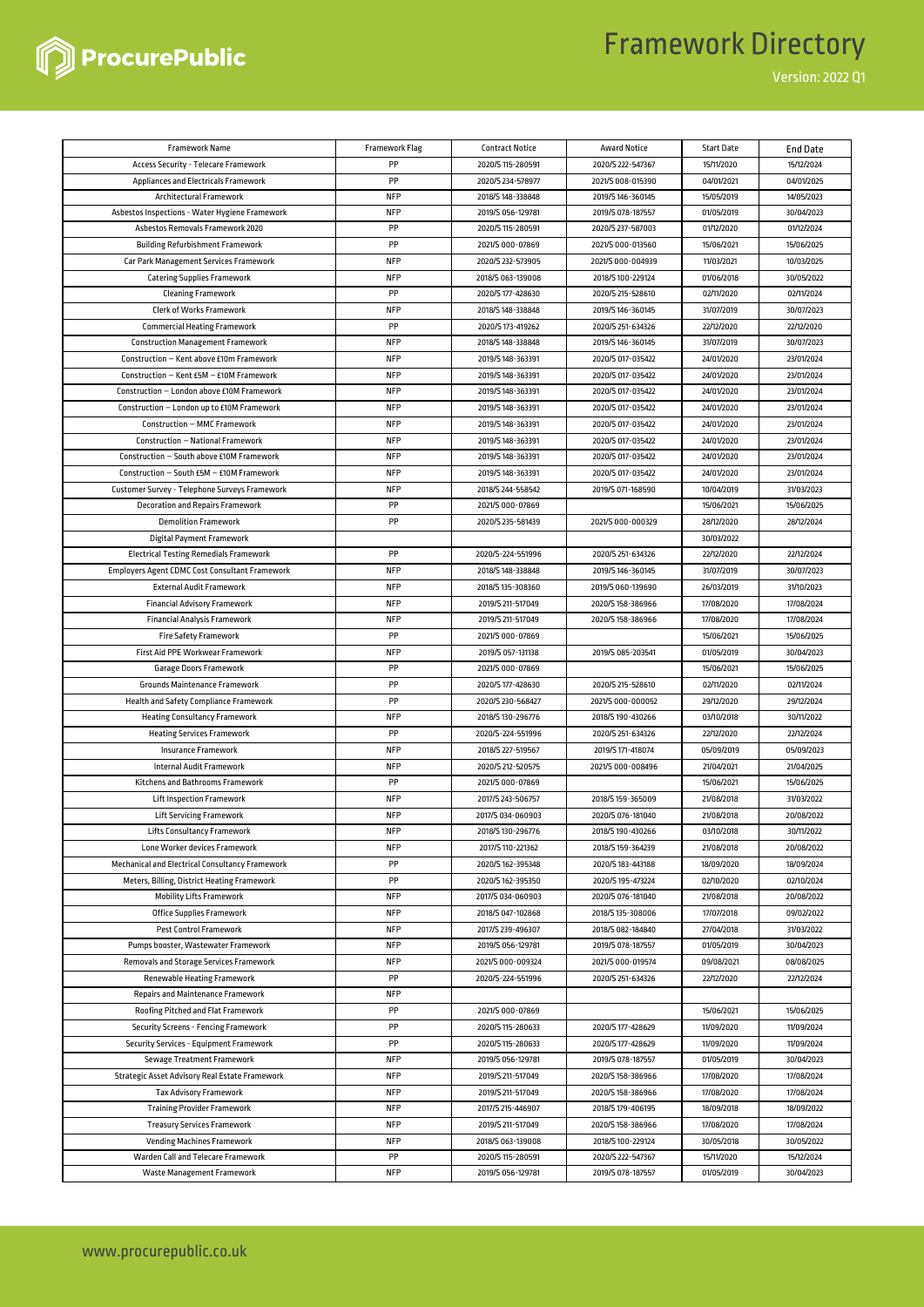

### Next Steps

Contact us or alternatively follow the steps below to call off through our website. The ProcurePublic procurement team will be happy to help answer any further questions or carry out the mini competition if required.

helpdesk@procurepublic.co.uk or on [0333](tel:03330503192) 050 [3192](tel:03330503192)

ProcurePublic utilises the latest digital technology to simplify the call off process to 4-steps, allowing you accessto our framework within minutes. To view these documents please visit the framework page and scroll towards the bottom. The programme works on devices with a wide screen.

### **Confidentiality Agreement**



Clients will need to complete the fields prompted within the form, to obtain the password for Steps 2, 3.

#### **Specification** Step 2<br>Specification Step 3<br>Cost Mode oining Agree

Step 2 contains the framework specification and is password protected. [Please complete step 1 to receive the password).

# 3 Cost Model / Bid Submission

Step 3 contains the bid submission of the direct selection call off framework appointee. (Please complete step 1 to receive the password).



This form contains the joining agreement allowing the client access to our framework. Clients are at liberty to choose the standard terms and conditions asfound in Step 4 or their own. For audit purposes ProcurePublic will need to retain a copy of the form in order for the contract to be effective.

### Framework Benefits

There are a number of potential benefits that can be achieved from using this framework, namely:

- Economies of Scale
- Fully compliant with the Public Contracts Regulations 2015 - saving you valuable time and resources with greatly reduced procurement timescales.
- There is no need to advertise the requirements, and there are no minimum time periods within the processto which you must adhere.
- Simple Tendering Process- Mini competition can be drawn up specifically to client needs.
- Both Direct Selection or Mini Competition procedures are available to ensure that projects can get underway quickly and efficiently.
- Fully approved supplier network assessed for their operational, financial, technical, professional conformance and capabilities.
- Pre-agreed terms and conditions are embedded into the Framework agreement.
- Established relationship with a selection of suppliers delivers improved service and responsiveness.
- Dedicated central point of contact.
- Support throughout the lifetime of your contract